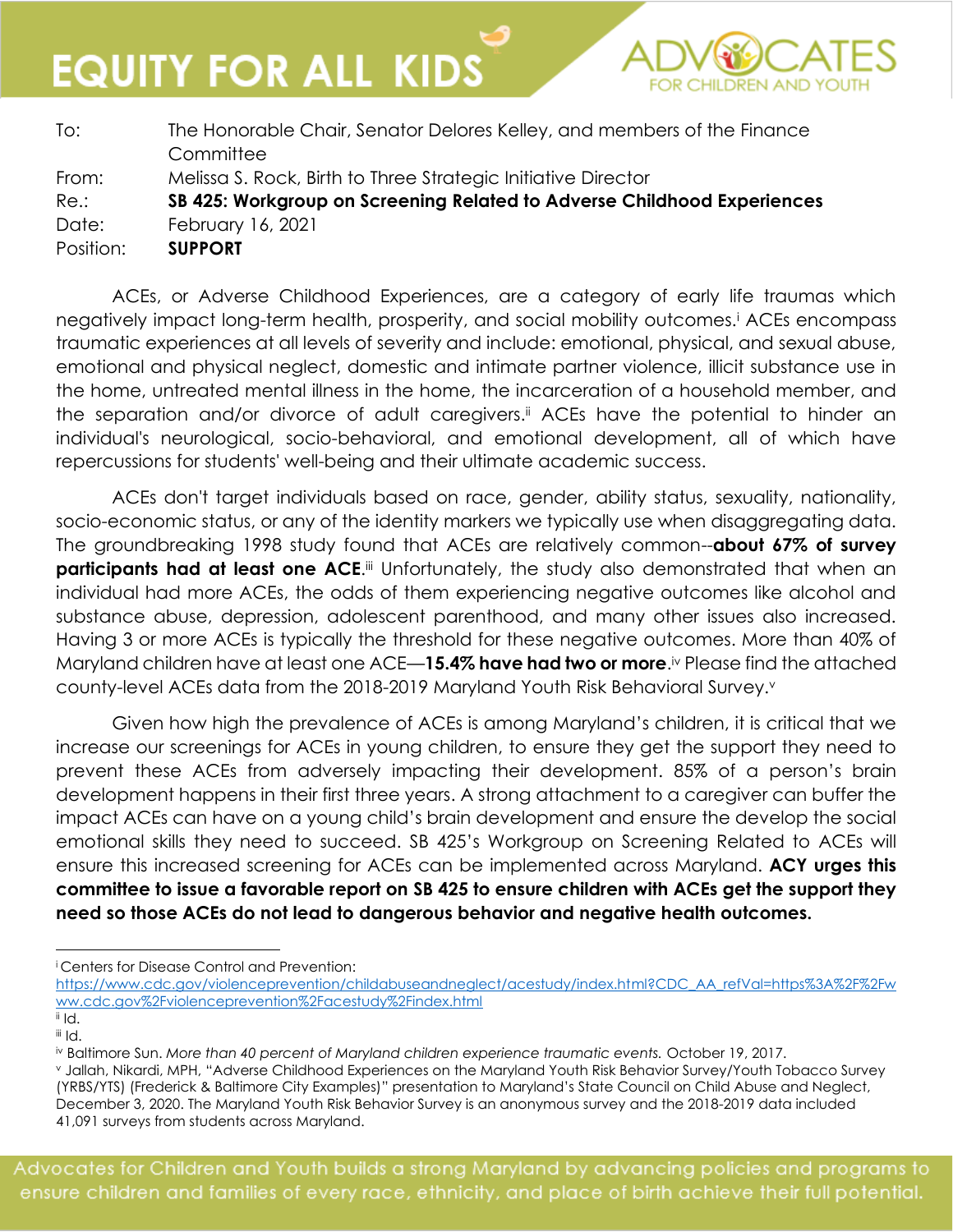**MAP: High School Students Who Have Ever Lived with Anyone Who Was an Alcoholic or Problem Drinker, Used Illegal Street Drugs, Took Prescription Drugs to Get High, or Was a Problem Gambler**



**Highest** Exposure to Household Substance Use

- Kent
- Cecil

**Lowest** Exposure to Household Substance Use

• Howard

29.3%

• Montgomery

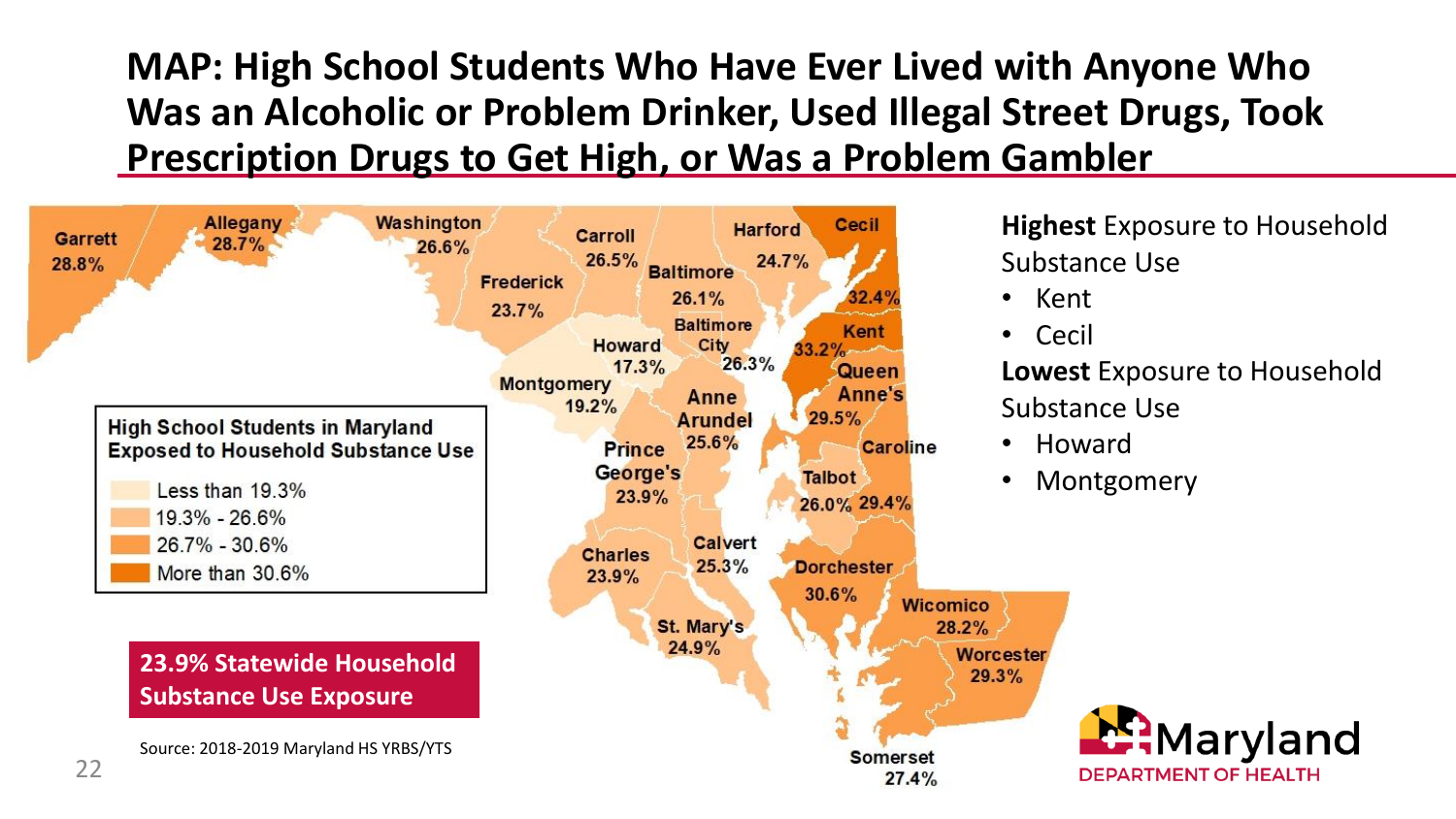### **MAP: High School Students Who Ever Lived with Anyone Who Was Depressed, Mentally Ill, or Suicidal**



**Highest** Exposure to Household Mental Illness

- Dorchester
- Kent
- Carroll
- Cecil
- Garrett **Lowest** Exposure to Household Mental Illness
- Prince George's
- Howard
- **Montgomery**

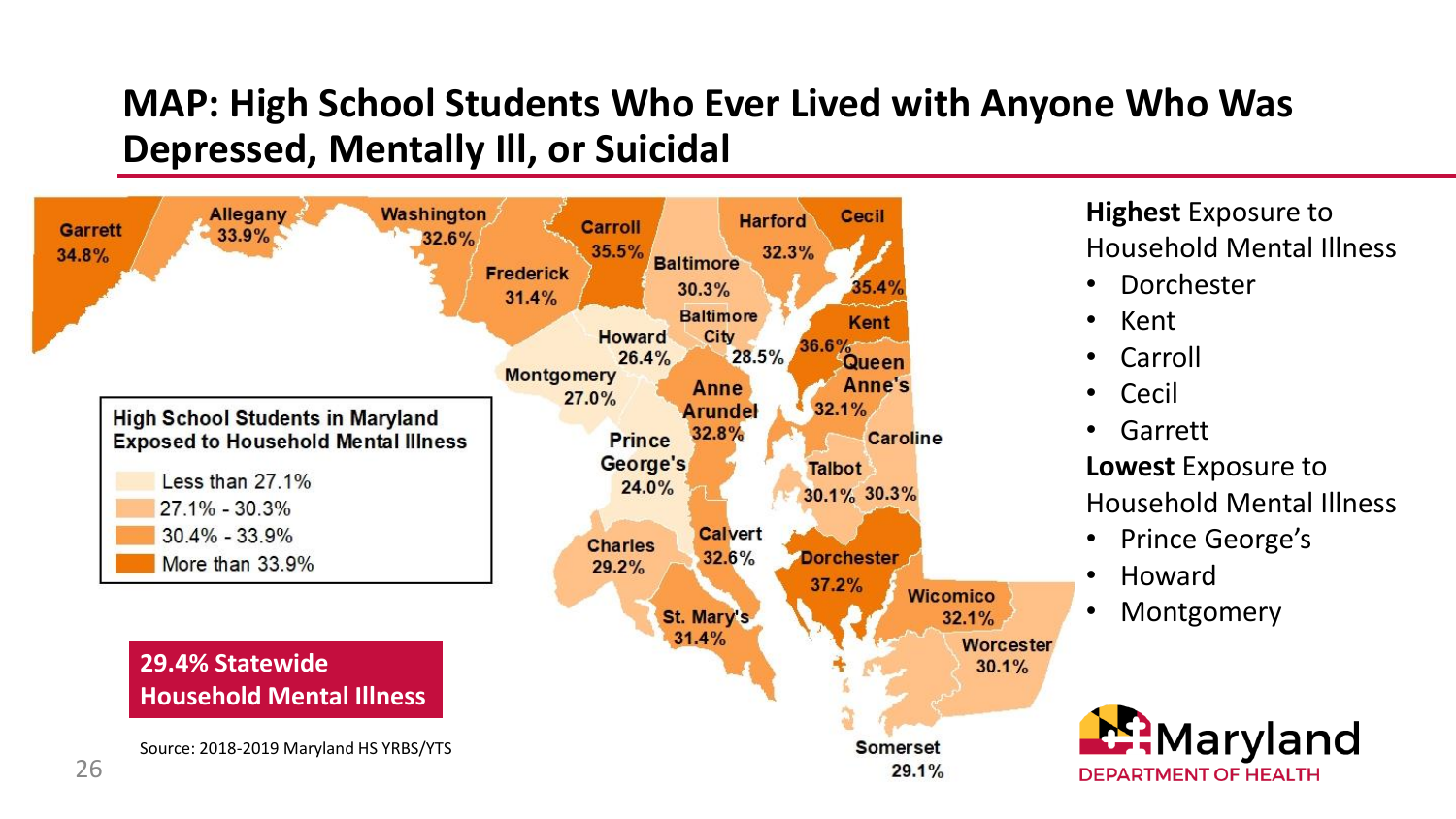### **MAP: High School Students Who Reported Someone in Their Household Has Ever Gone to Jail or Prison**



**Highest** Exposure to Household Incarceration

- Baltimore City
- Dorchester
- Somerset

**Lowest** Exposure to Household Incarceration

- Howard
- Montgomery
- Carroll
- **Frederick**

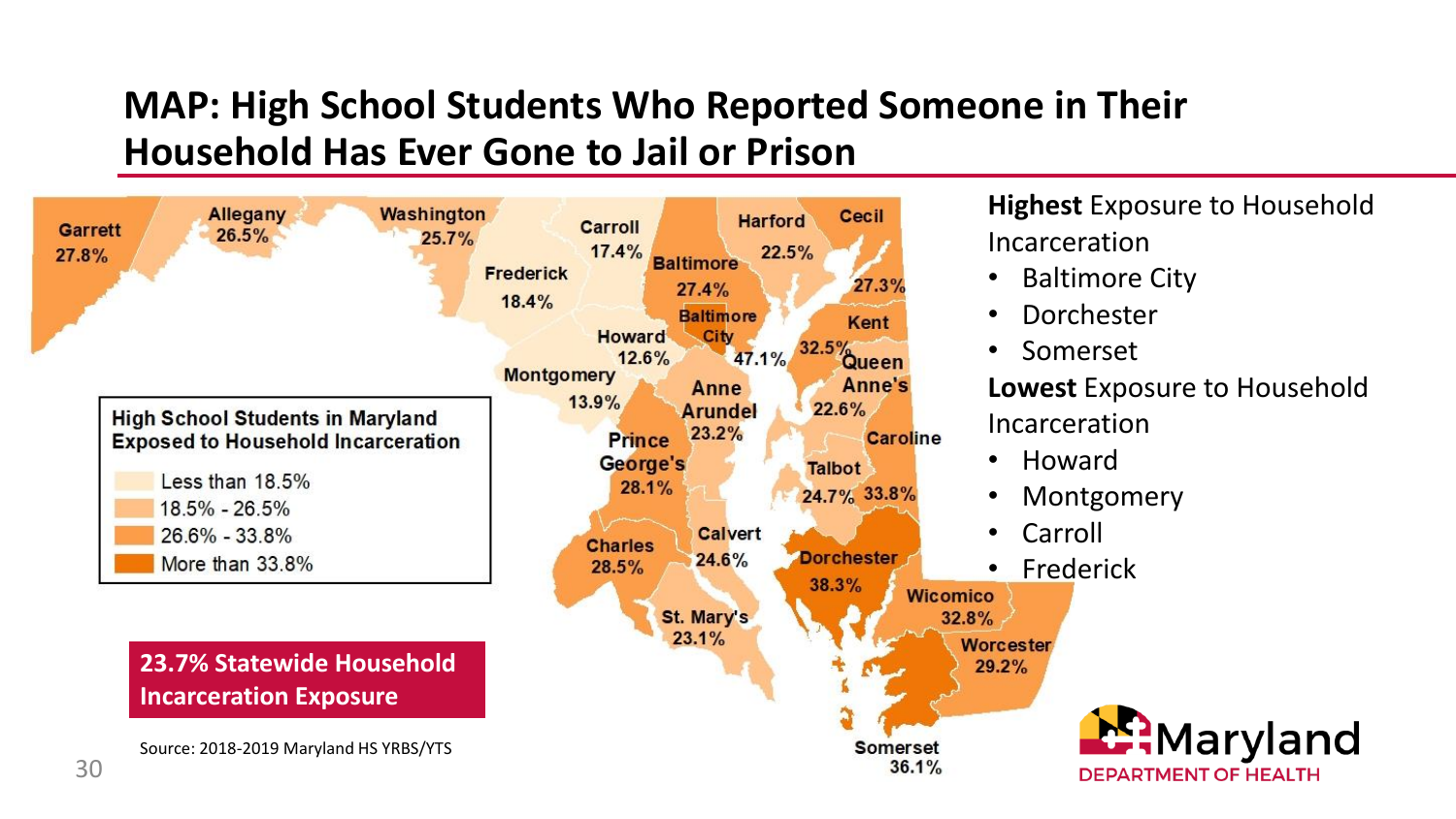### **MAP: High School Students Who Reported a Parent or Other Adult in Their Home Regularly Swears at Them, Insults Them, or Puts Them Down**



**Highest** Exposure to Emotional Abuse

- **Dorchester**
- Kent

**Lowest** Exposure to Emotional Abuse

- Howard
- Montgomery

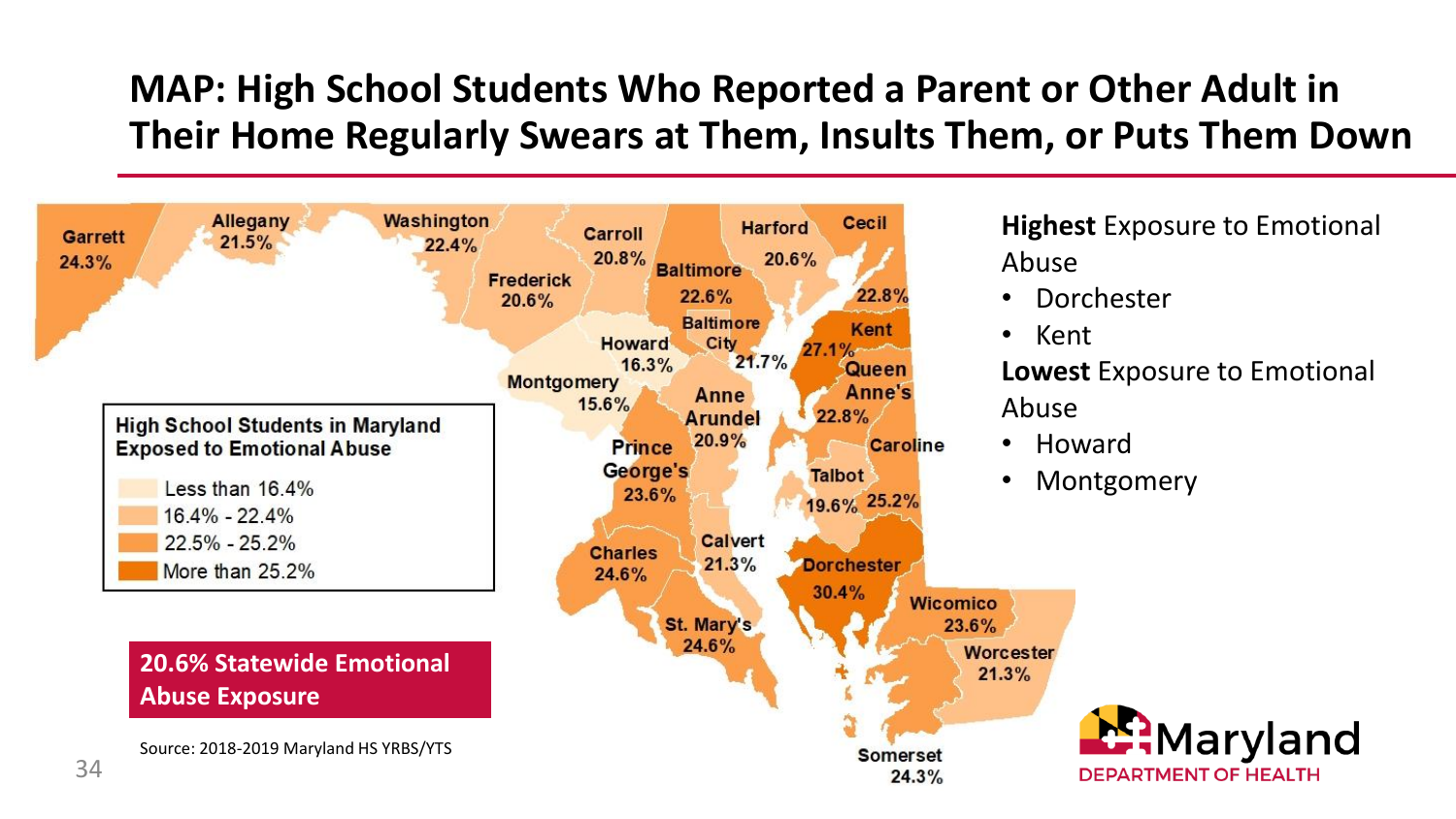### **Frederick County HS Students Exposed to Household Substance Abuse** *2018 MD YRBS/YTS Survey Results*

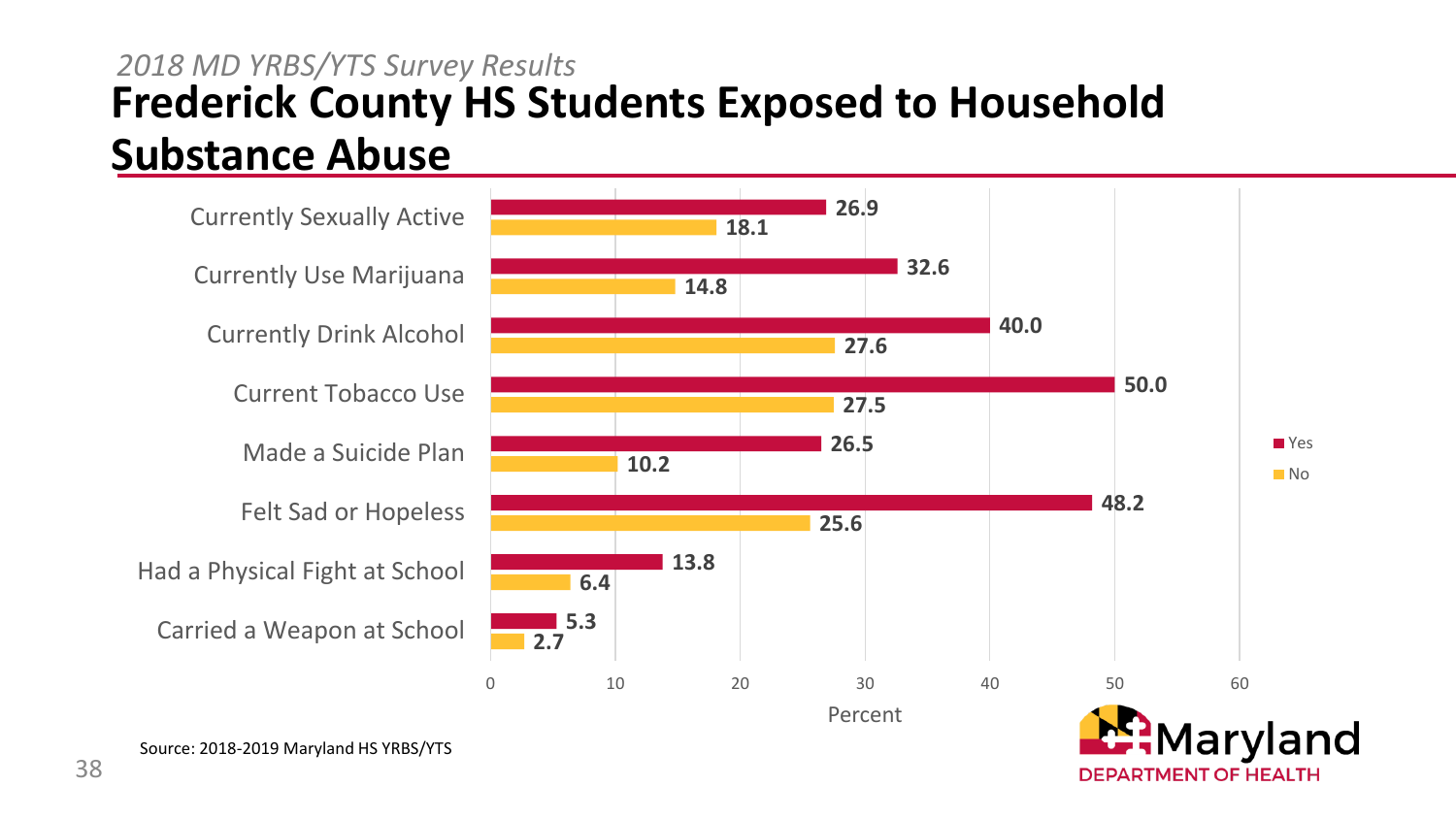### **Baltimore City HS Students Exposed to Household Substance Abuse** *2018 MD YRBS/YTS Survey Results*

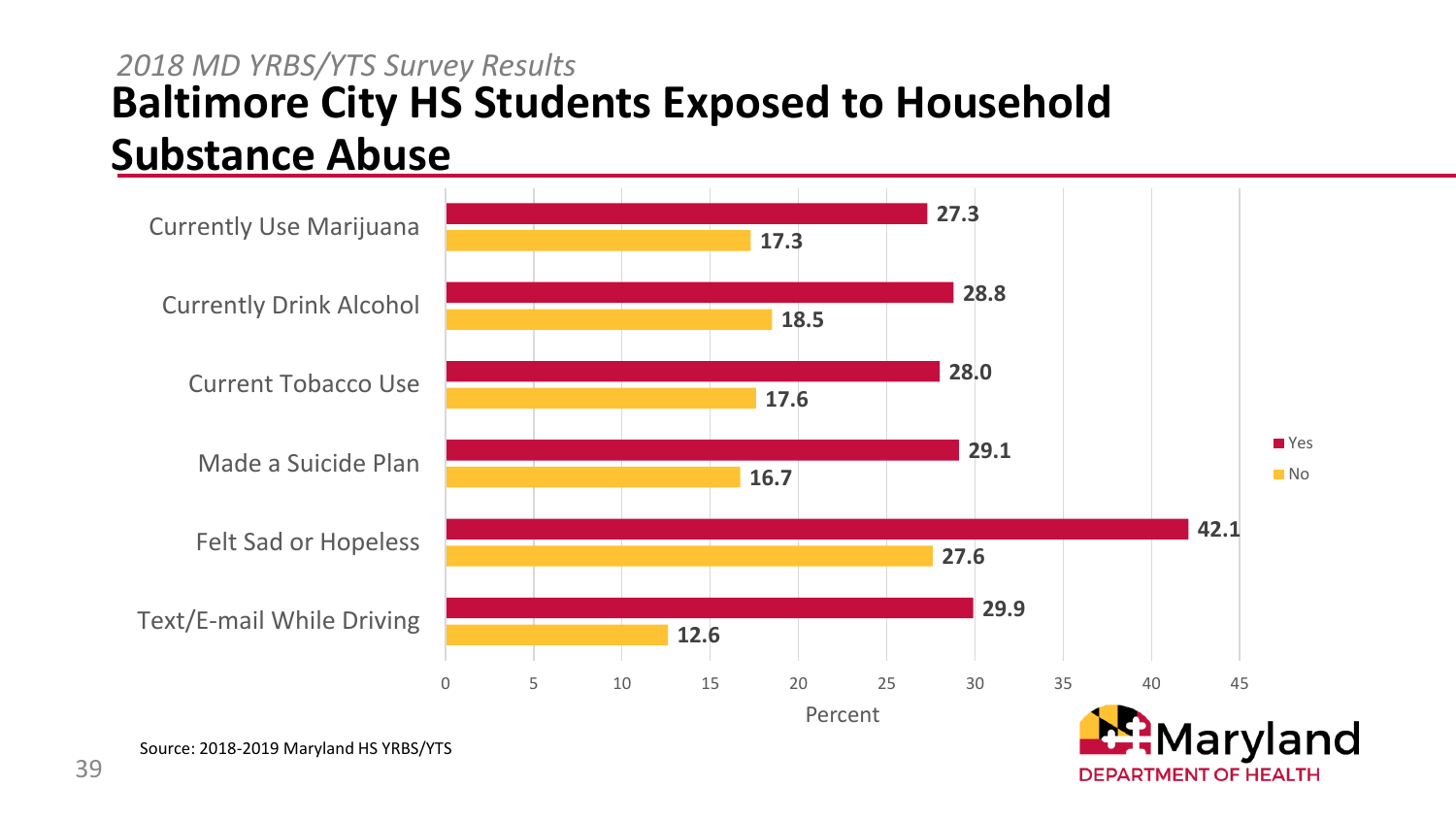#### **Frederick County HS Students Exposed to Household Mental Illness** *2018 MD YRBS/YTS Survey Results*

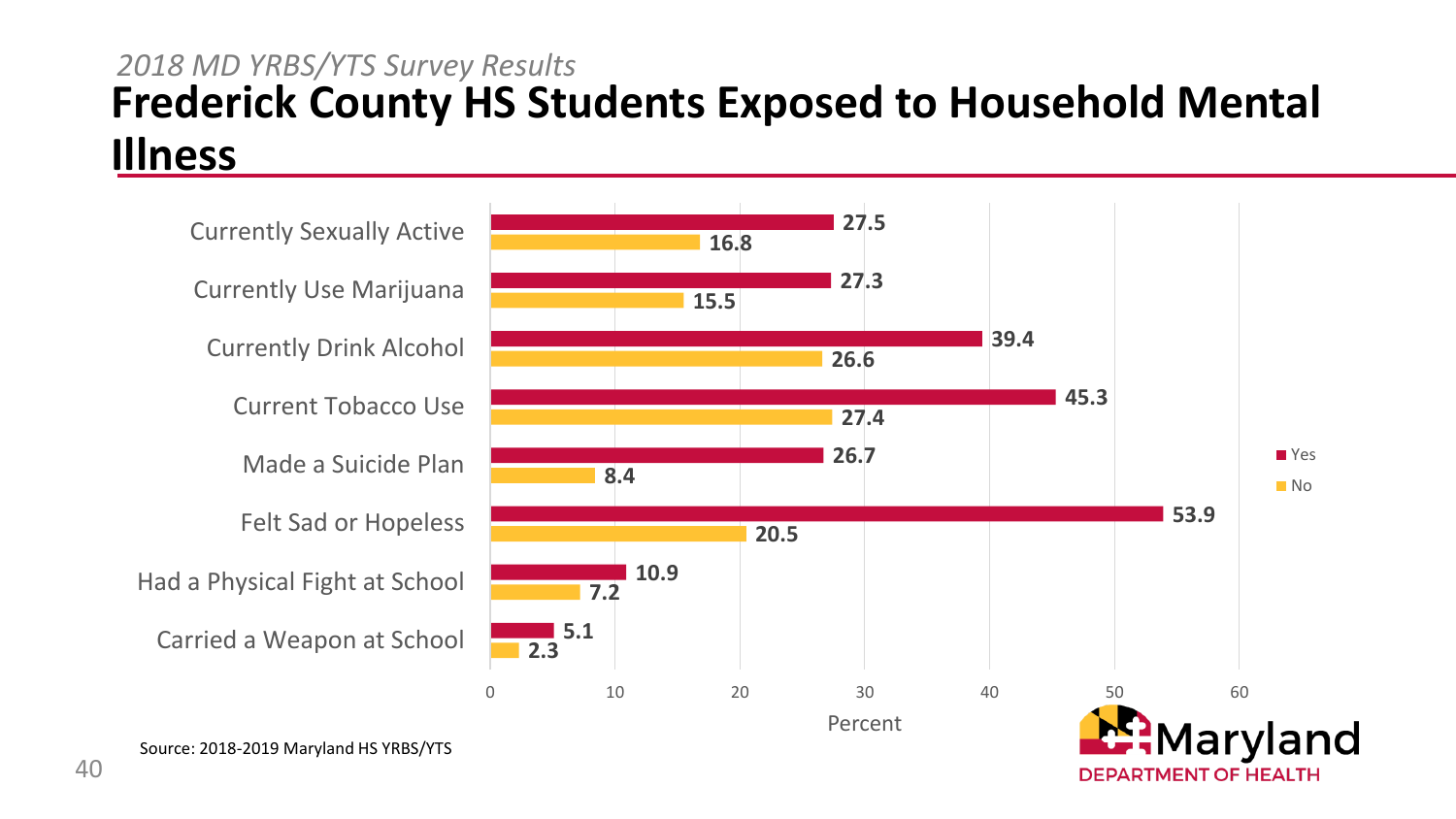#### **Baltimore City HS Students Exposed to Household Mental Illness** *2018 MD YRBS/YTS Survey Results*

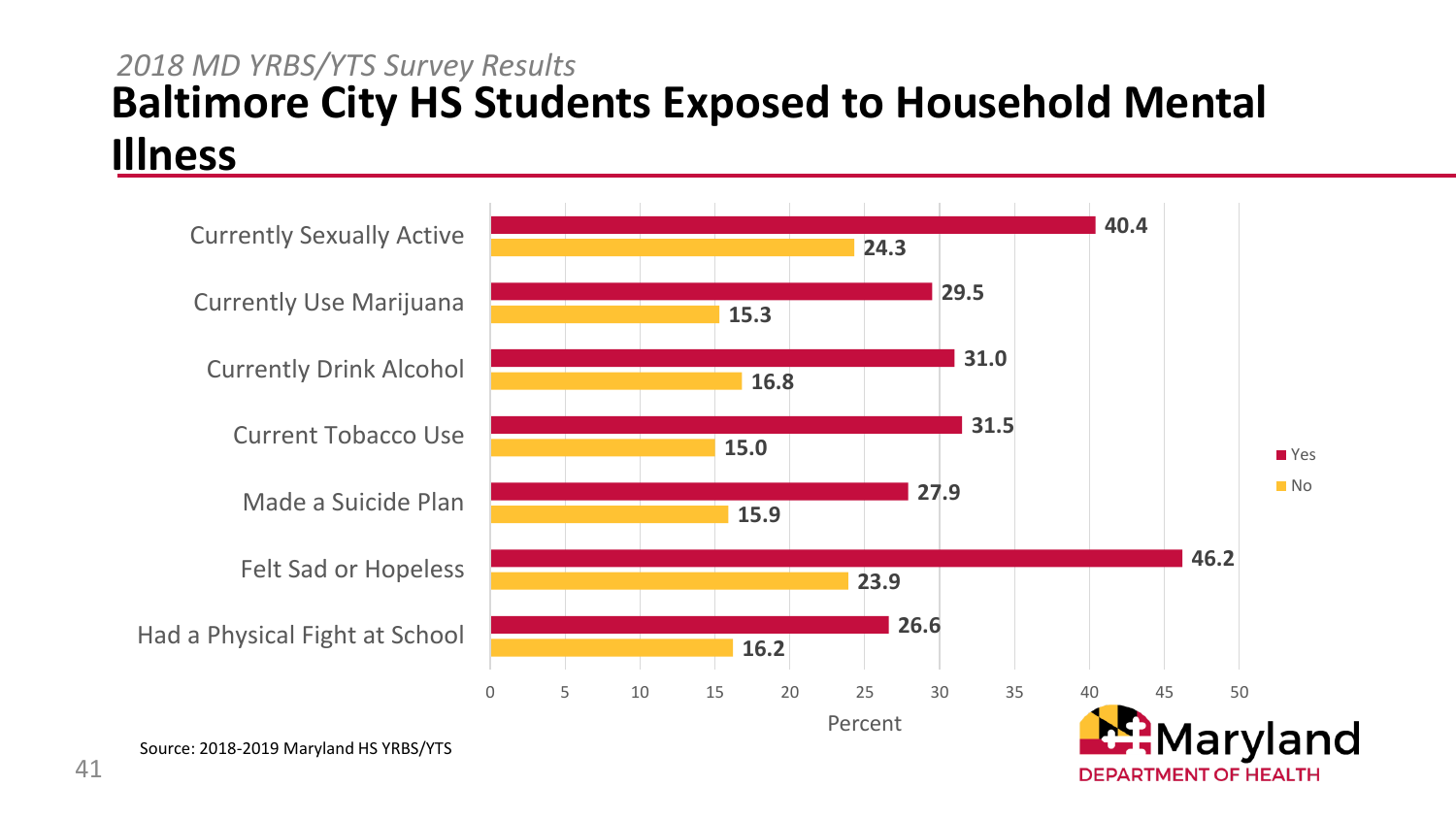### **Frederick County HS Students Exposed to Household Incarceration** *2018 MD YRBS/YTS Survey Results*

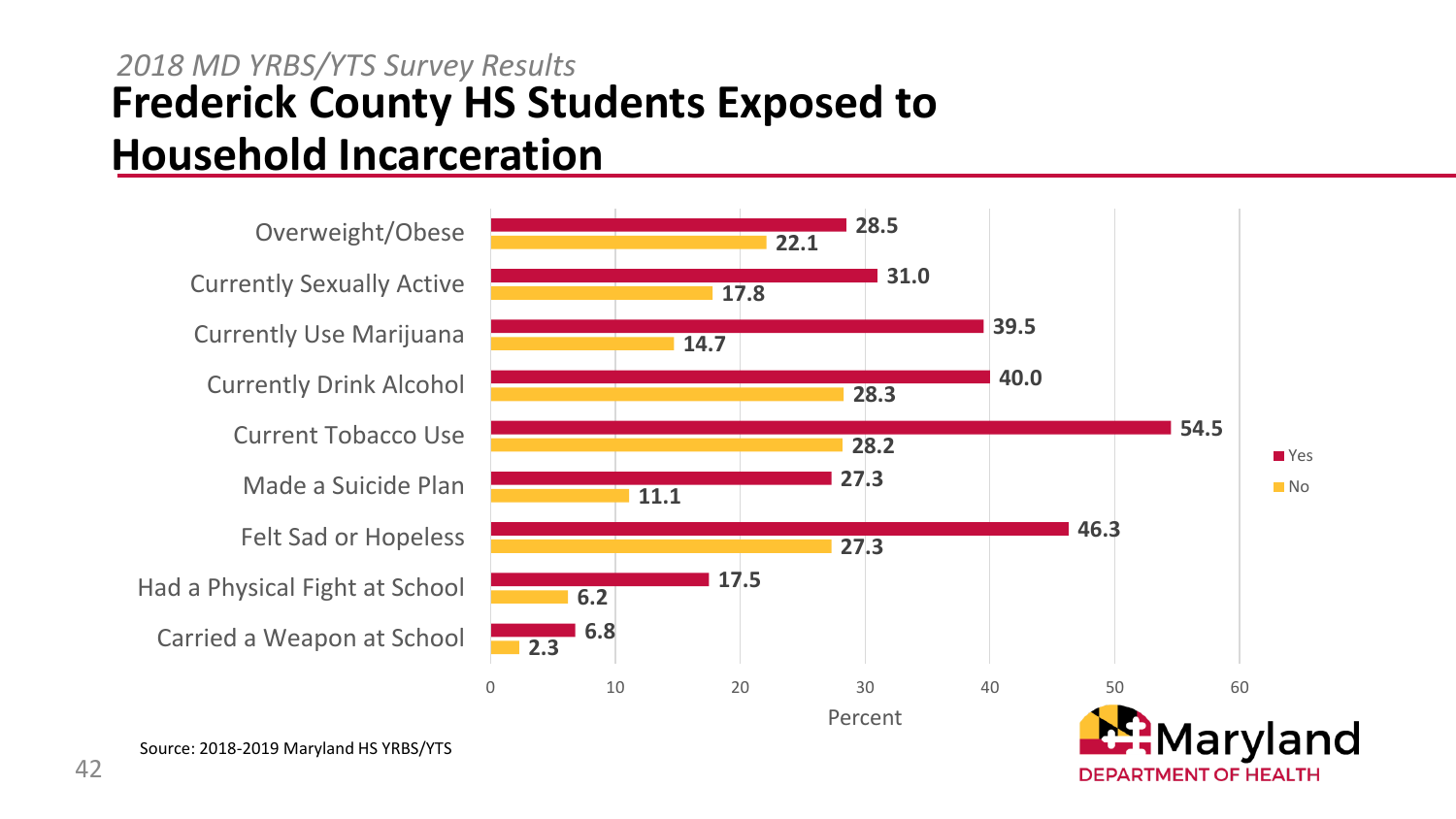### **Baltimore City HS Students Exposed to Household Incarceration** *2018 MD YRBS/YTS Survey Results*

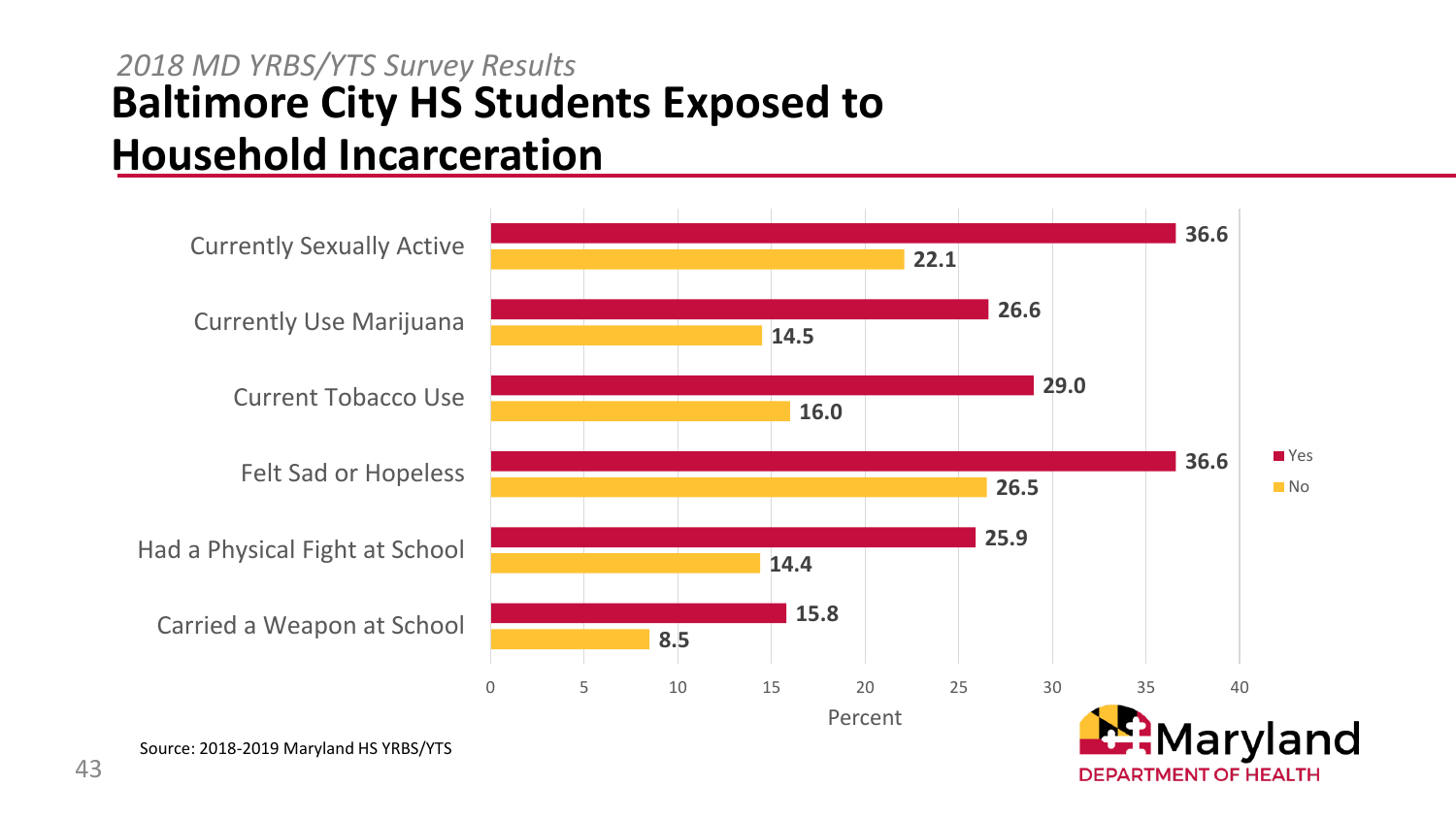### **Frederick County HS Students Exposed to Emotional Abuse**

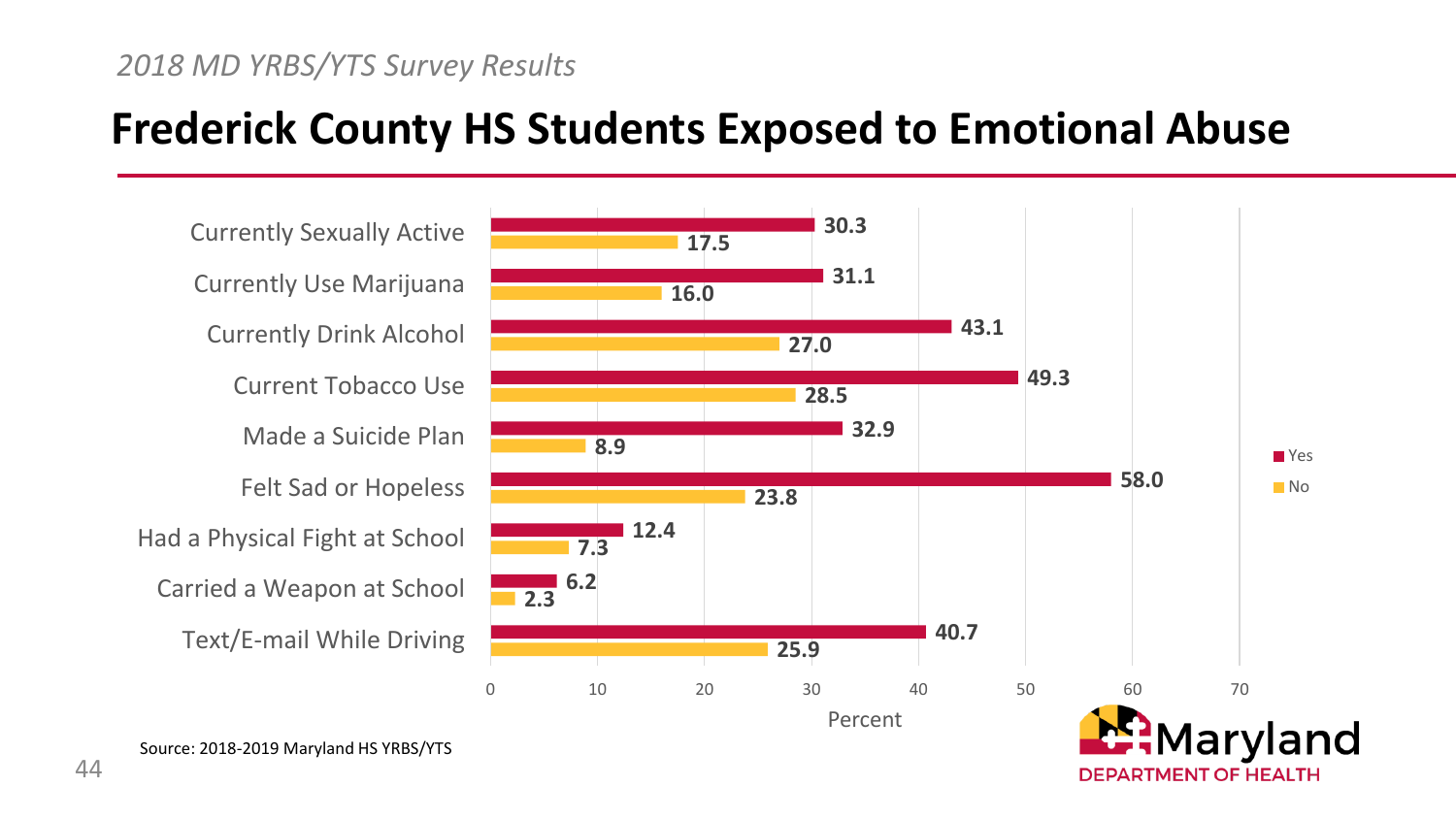#### *2018 MD YRBS/YTS Survey Results*

### **Baltimore City HS Students Exposed to Emotional Abuse**

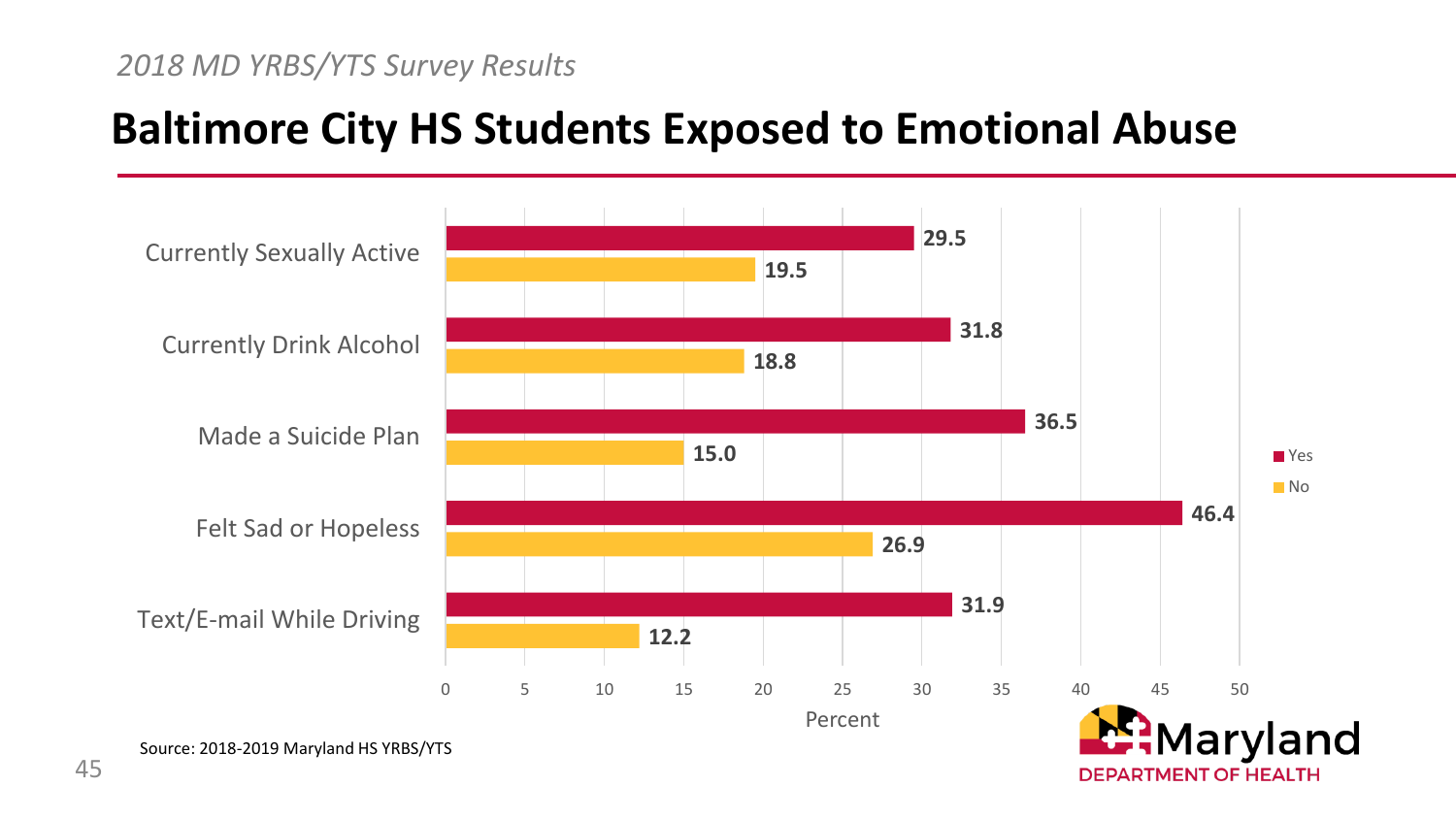## **Dose-Response Relationship- Frederick County (3)**



#### **Odds of Feeling Sad or Hopeless By ACE Score**

|                                  | ACE Number   Odds Ratio (ORa) |  |
|----------------------------------|-------------------------------|--|
| Zero ACEs 1.0                    |                               |  |
| 1 ACE 3.1                        |                               |  |
| 2 ACEs 5.0                       |                               |  |
| 3 ACEs 8.2                       |                               |  |
| 4 ACEs 13.9                      |                               |  |
| *Adjusted OR: race, age, and sex |                               |  |

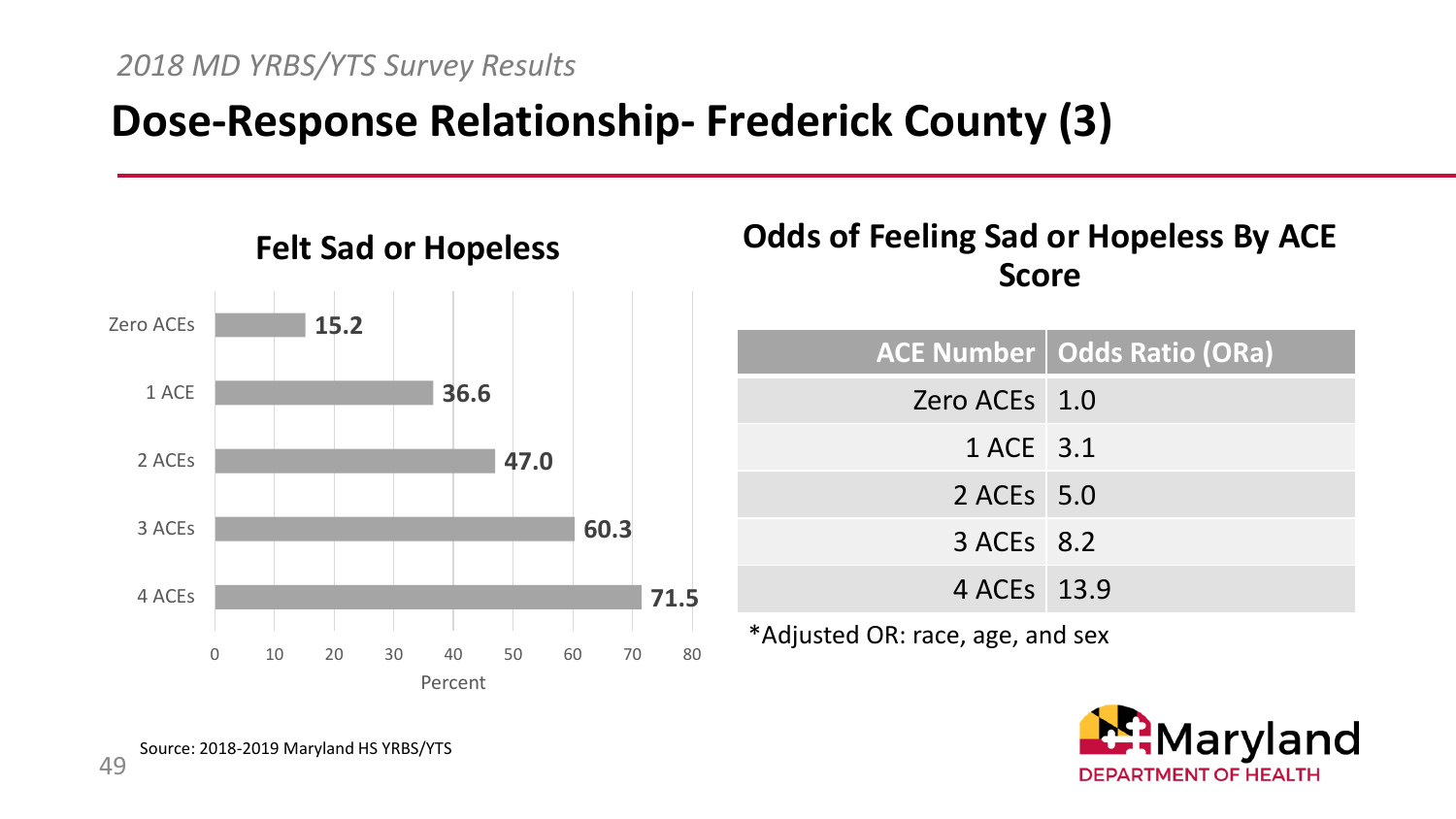## **Dose-Response Relationship- Frederick County (4)**



### **Odds of Making a Suicide Plan By ACE Score ACE Number Odds Ratio (ORa)** Zero ACEs 1.0 1 ACE 2.4 2 ACEs 4.5 3 ACEs 7.8 4 ACEs 17.4

\*Adjusted OR: race, age, and sex

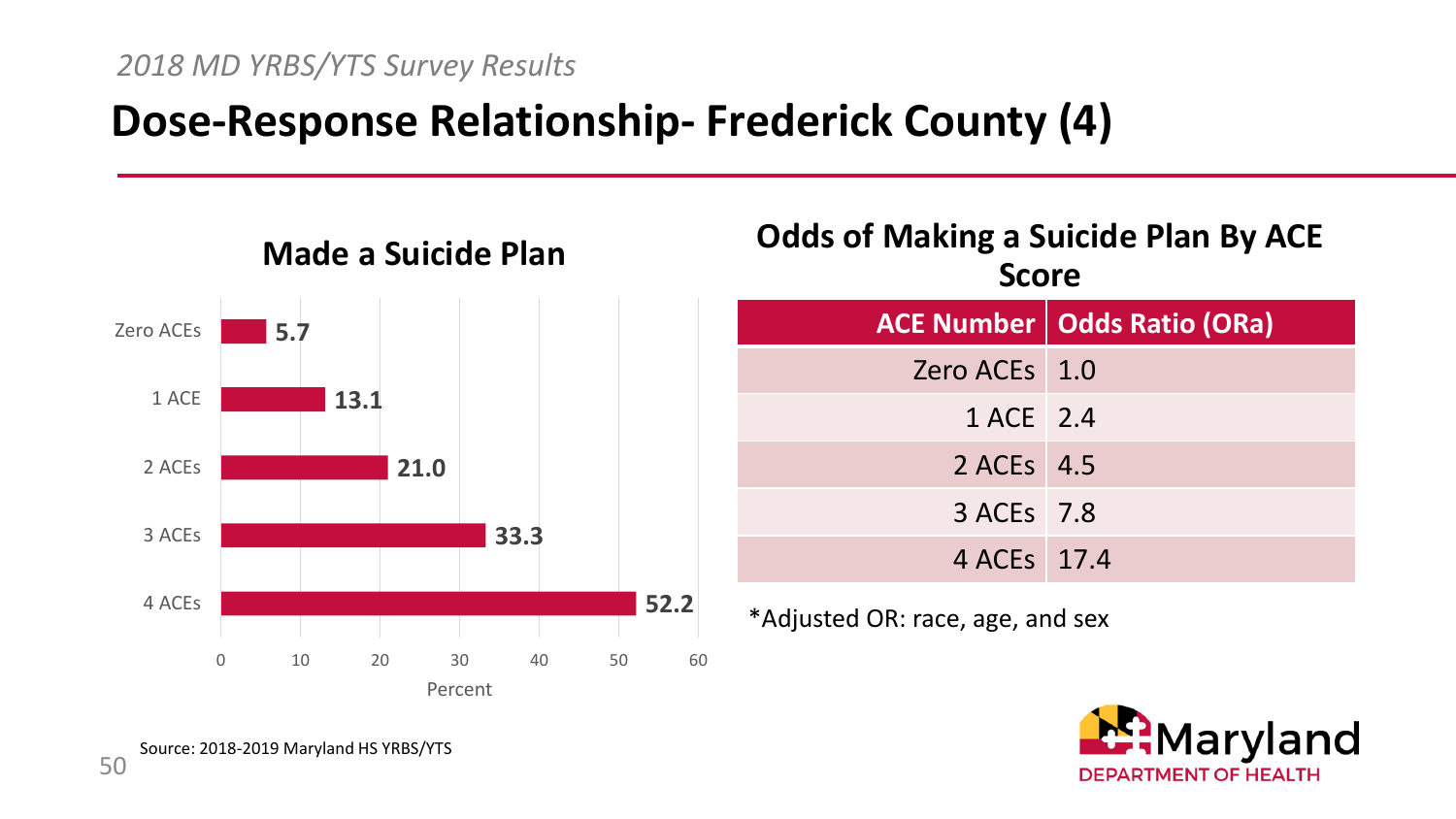# **Dose-Response Relationship - Baltimore City (8)**

#### **Odds of Feeling Sad or Hopeless By ACE Score**



\*Significant difference from reference group (zero ACEs)



#### land **DEPARTMENT OF HEALTH**

**Felt Sad or Hopeless**

Adjusted OR: race, age, and sex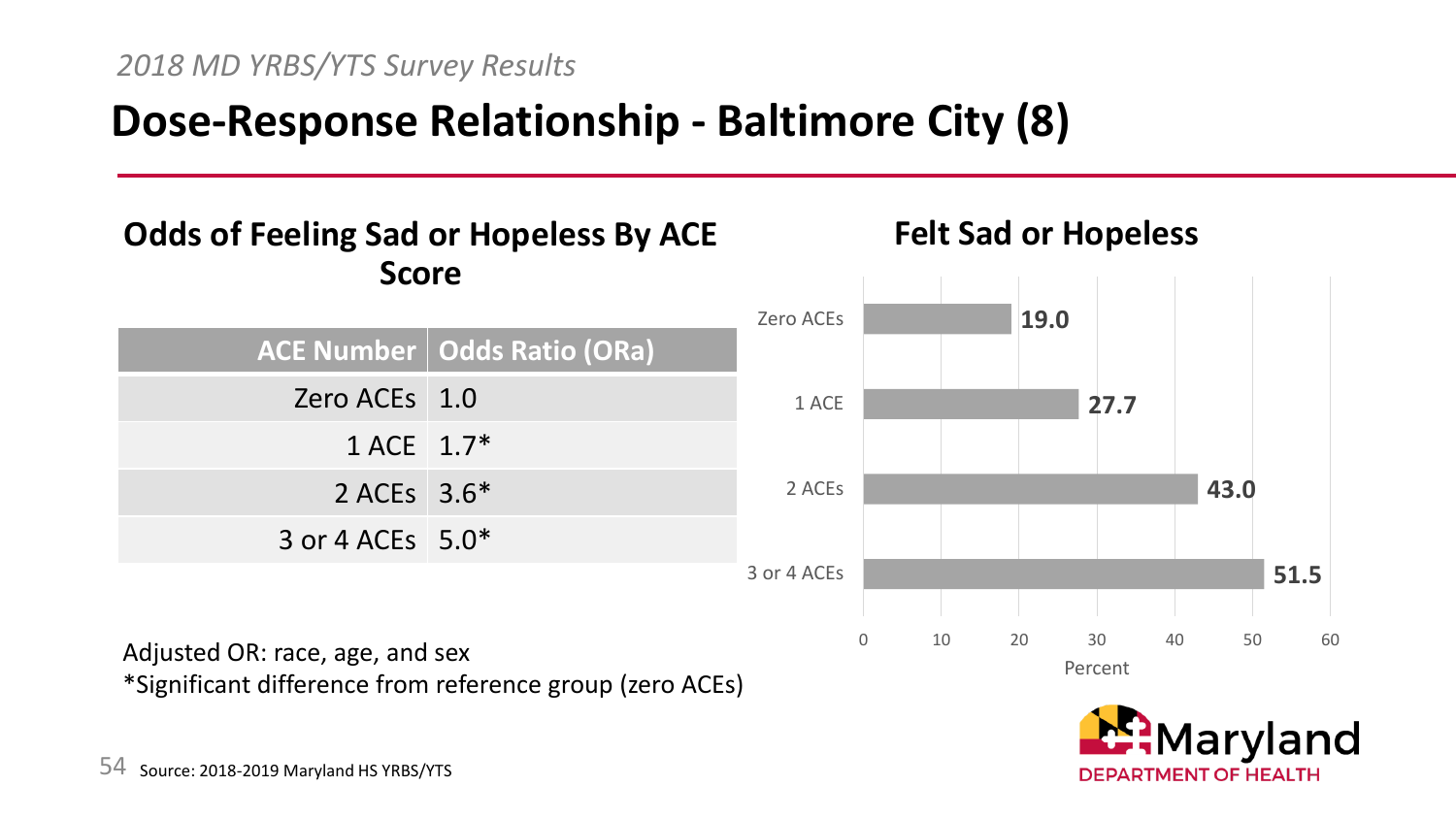# **Dose-Response Relationship - Baltimore City (9)**

#### **Odds of Making a Suicide Plan By ACE Score**

|                    | <b>ACE Number   Odds Ratio (ORa)</b> |
|--------------------|--------------------------------------|
| Zero ACEs 1.0      |                                      |
| 1 ACE 2.0*         |                                      |
| 2 ACEs 3.2*        |                                      |
| 3 or 4 ACEs $4.1*$ |                                      |

Adjusted OR: race, age, and sex \*Significant difference from reference group (zero ACEs)





**Made a Suicide Plan**